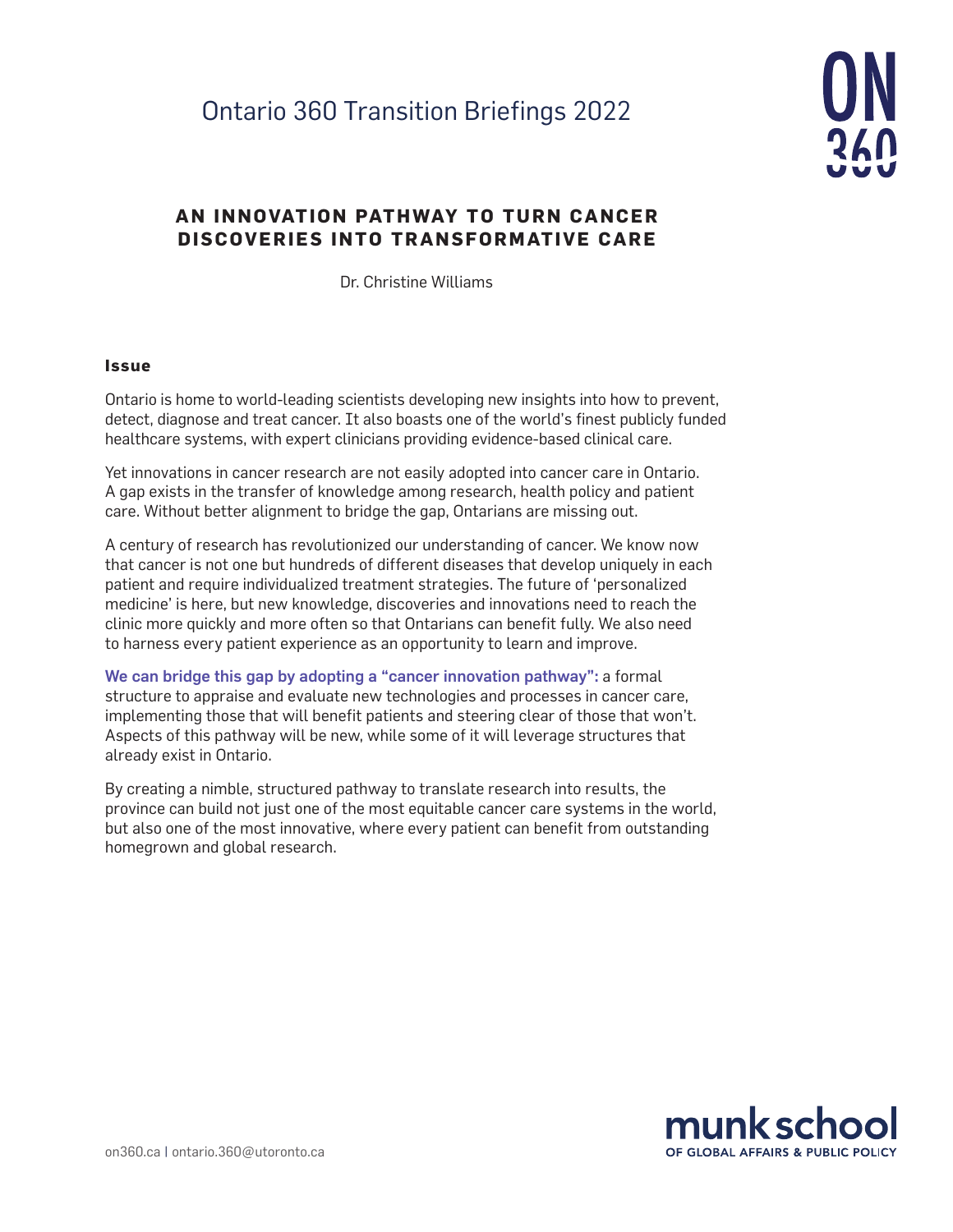

## **The Need for Reform: Stakeholder Perspectives**

[Conversations with different stakeholders](https://oicr.on.ca/wp-content/uploads/2020/02/OPTICC-Workshop-Document-vrfs.pdf) reveal how they currently interact with cancer research, and the challenges that must be overcome to harness it effectively.

- Patients want access to the newest innovations in cancer care that deliver the best health outcomes with the fewest side effects. But they must often [travel out of](https://www.fraserinstitute.org/studies/leaving-canada-for-medical-care-2017)  [province or out of country](https://www.fraserinstitute.org/studies/leaving-canada-for-medical-care-2017) to access innovations that aren't yet available in Ontario, even paying out of pocket for potentially life-saving therapies. [Remote, rural and](https://pubmed.ncbi.nlm.nih.gov/32932427/)  [minority populations have less access to genetic tests,](https://pubmed.ncbi.nlm.nih.gov/32932427/) for example. This leads to [sociodemographic inequities in quality of care and health outcomes](https://pubmed.ncbi.nlm.nih.gov/31940148/).
- Governments can come under pressure to adopt new technologies and processes that have not been consistently evaluated because of a lack of evidence standardization. That makes it difficult to know which innovations will make an impact and how to implement them safely, efficiently and cost-effectively.
- Clinicians want to use new technologies to help their patients, but find they are bogged down by regulatory restrictions and slow accreditation processes. They and the hospitals where they work also face challenges learning to interpret new tests and implement new procedures.
- Clinical lab specialists can face pressure to conduct tests that are expensive, not yet standardized and not fully reimbursed to guide treatment strategies for their patients.
- Researchers spend years generating evidence to support their discoveries and express frustration at not knowing how to overcome the regulatory hurdles required to bring their innovations into clinical care in Ontario.
- Industry is discouraged from investing in Ontario cancer innovations by long and uncertain timelines for approval and reimbursement.

#### **The Need for Reform: Why Now?**

Ontario's healthcare system is under pressure like never before, and the situation may get worse before it gets better. The province is aging, with [seniors expected to comprise](https://www.canada.ca/en/public-health/services/publications/diseases-conditions/aging-chronic-diseases-profile-canadian-seniors-report.html)  [about a quarter of the population by the 2040s.](https://www.canada.ca/en/public-health/services/publications/diseases-conditions/aging-chronic-diseases-profile-canadian-seniors-report.html)

At the same time, the pandemic is pushing the health system to its limits and taking an especially hard toll on people with cancer. They are often at higher risk of illness and death from COVID-19 due to compromised immune systems and comorbidities, and many have had cancer treatments delayed because of pandemic restrictions. Cancer

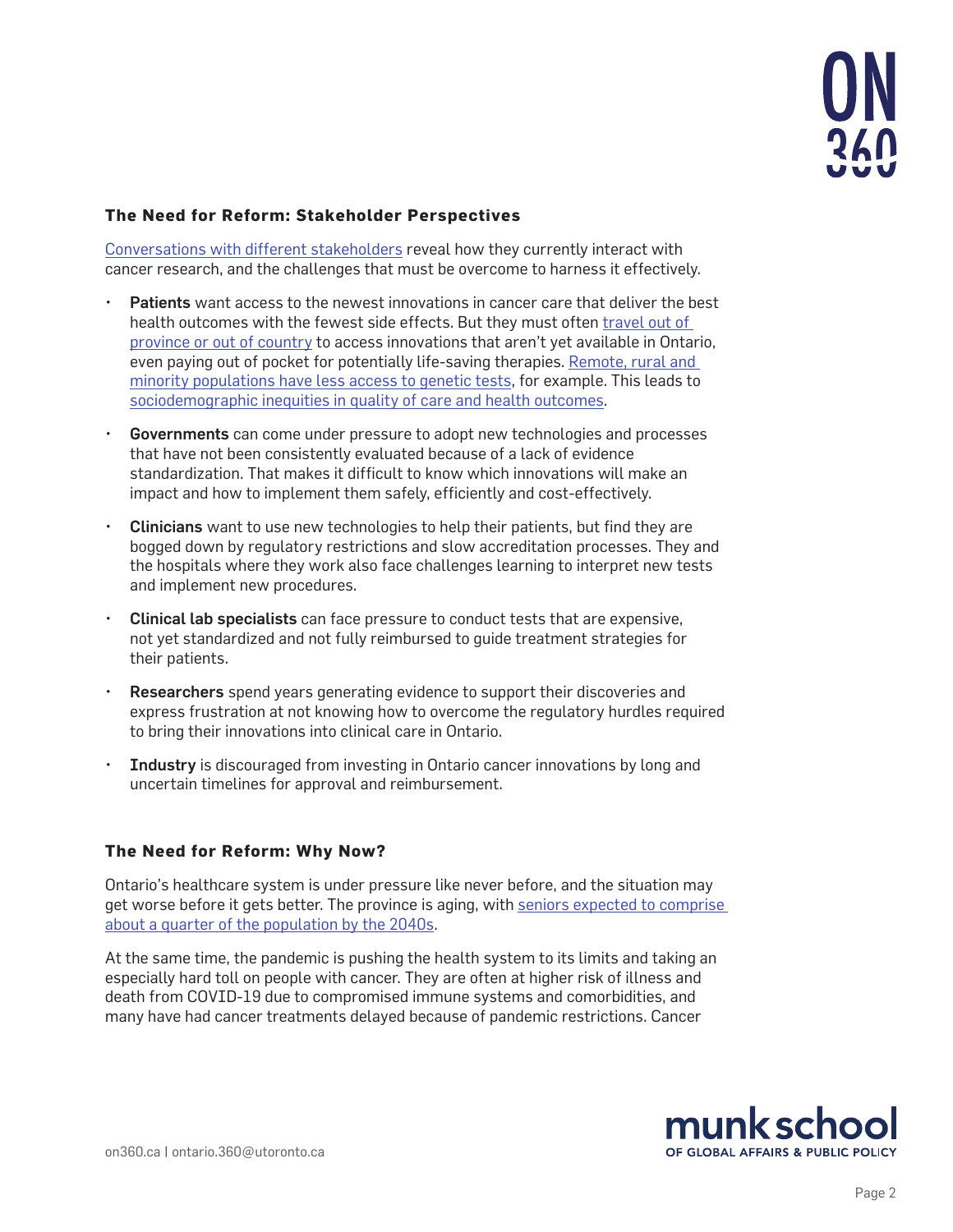screenings are also down since March 2020 and experts are warning of a wave of [late-stage cancer diagnoses that will further strain the system](https://www.cmaj.ca/content/193/22/E811)and cause [unnecessary deaths.](https://www.bmj.com/content/371/bmj.m4087)

Meanwhile, years of foundational scientific discoveries and data from innovative population health studies and clinical trials have fueled dramatic advancements in early detection, diagnosis and therapeutics. New minimally-invasive blood and urine tests, for example, can identify cancer earlier when it is most treatable, keeping patients healthier, keeping hospital beds free, and keeping costs down. Biological signatures of disease called biomarkers can be used to determine what is driving tumour growth and therefore what precise treatment will be most effective for a given patient. New ways of harnessing a patient's own immune system can be used to target and kill cancer cells.

These Ontario-led innovations are already reshaping how we identify and treat cancer. But to benefit Ontarians, they must be integrated into clinical care more often and more quickly. This will require a clearer and more agile evaluation and approval process for novel tests and treatments. That pathway currently does not exist. The Ontario government has long recognized and supported the province's cancer research community. But Ontarians will not benefit from the full impact of their investments without more effective means to determine which innovations work best.

# **How to Move Forward: A Cancer Innovation Pathway**

Ontario needs a structured, transparent and multi-staged pathway to move discoveries out of the lab and into the clinic that leverages existing mechanisms for assessing innovations and builds new ones to ensure they are effective.

The pathway will need to be nimble to allow for iterative technological development and rapid progress, and broadly applied to cancer innovations. It will need a bias toward permissiveness so that more innovations are trialed in controlled settings and it must be backed by streamlined decision-making that readily discontinues innovations that don't prove effective.

Decision-making structures must be transparent to build trust among diverse stakeholders and to leverage existing systems and organizations. The pathway must also enable a feedback loop of data sharing among researchers, clinicians and patients to foster a learning health system in which each patient's experience informs better care for the next.

An innovation pathway framework to bridge between research discoveries and clinical impact would consist of three phases: (1) appraisal, (2) evaluation, and (3) implementation.

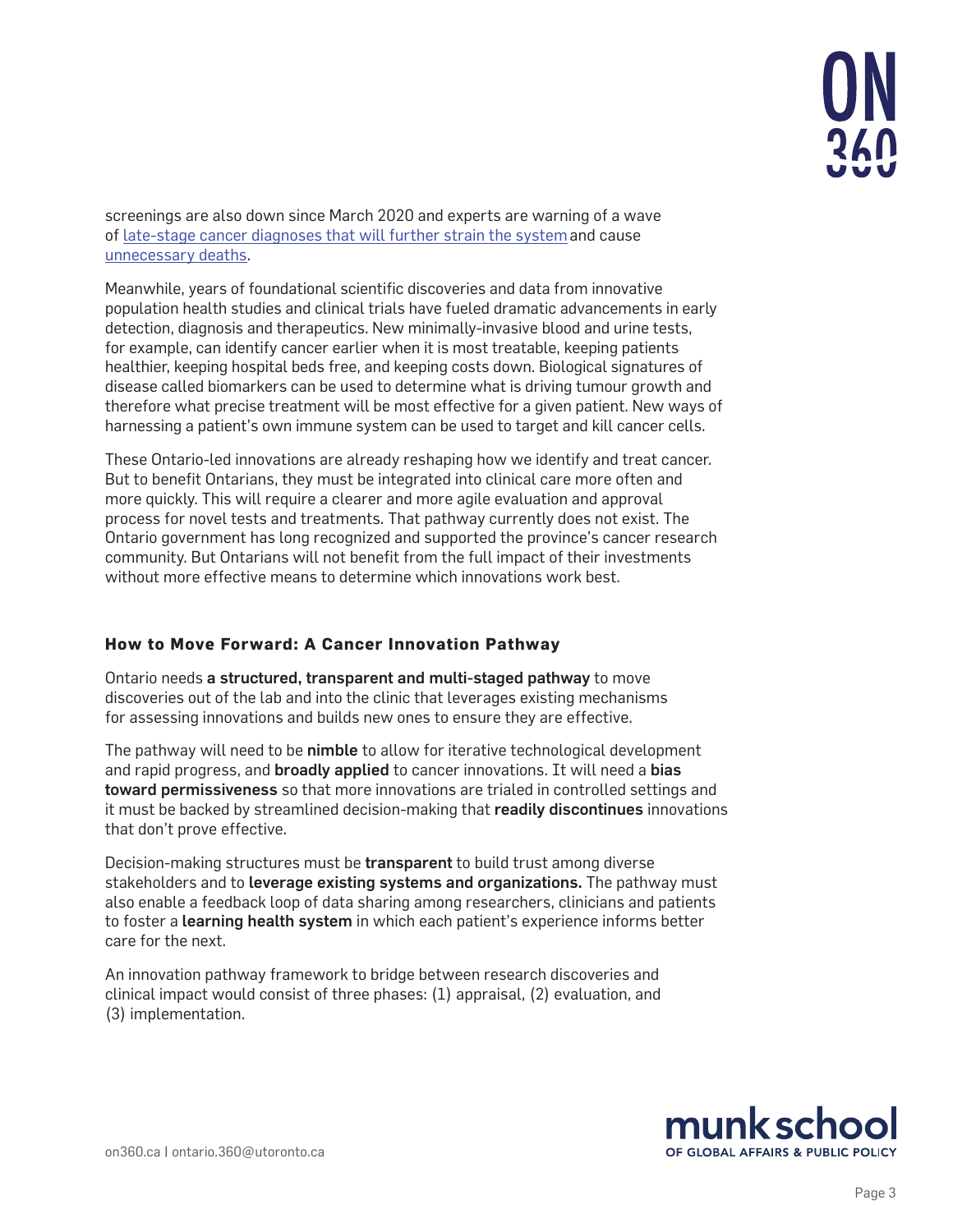

*Figure 1: Multi-stage innovation framework*





[on360.ca](https://on360.ca/) | ontario.360@utoronto.ca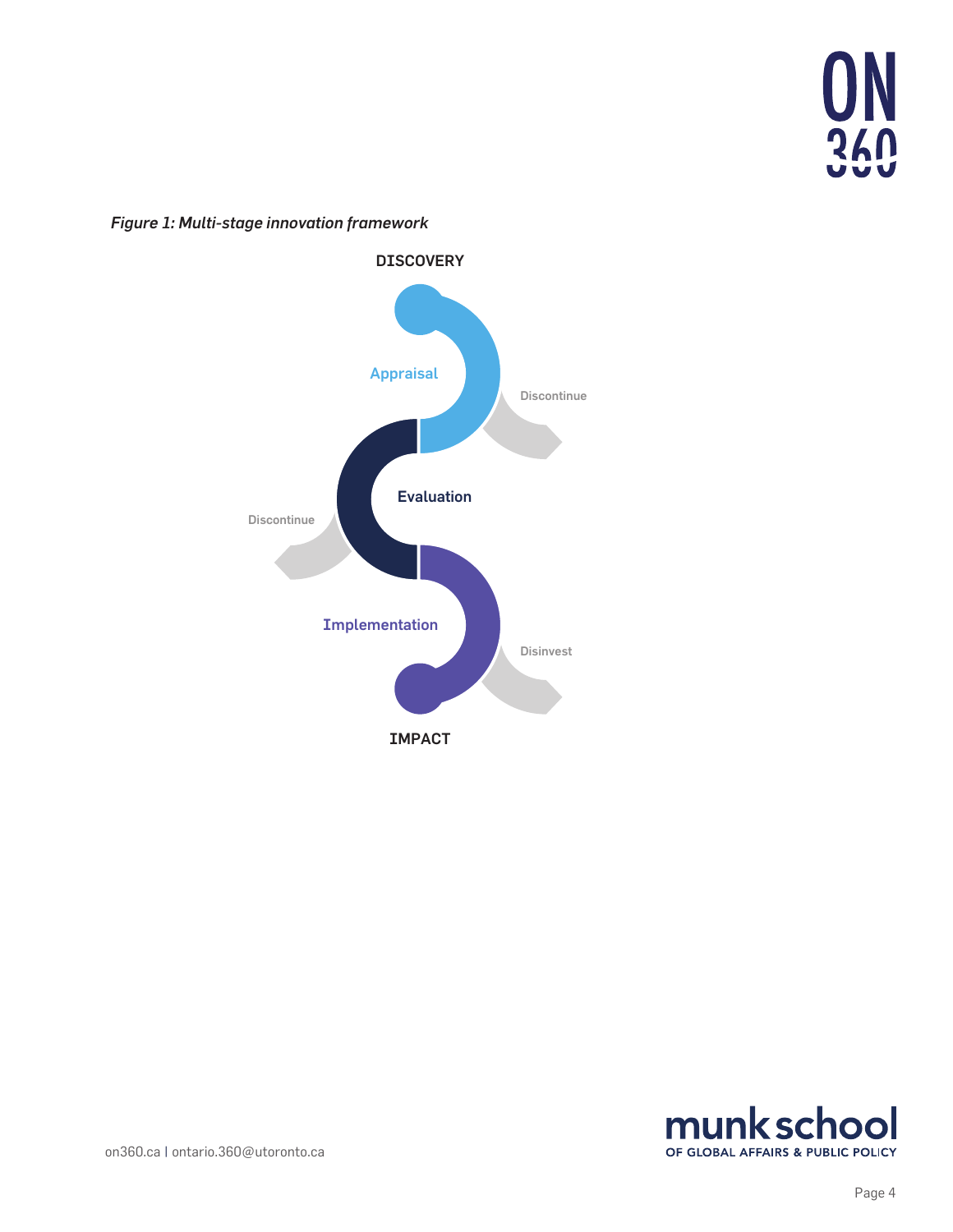

#### *1. Appraisal phase*



The appraisal phase provides a clear entry point into the pathway for new discoveries. At this step, innovations can be quickly assessed for clinical utility and prioritized for evaluation. Ones deemed successful at the appraisal phase would continue to the evaluation phase.

The costs of appraising such innovations could be covered by private-public partnerships which have been successful in developing hospital infrastructure in Canada. The academic or industry sponsors behind each discovery would be responsible for generating the evidence of clinical utility.

Several organizations already perform this type of work and could be leveraged as part of this pathway, including Ontario Health and the Canadian Agency for Drugs and Technologies in Health (CADTH).

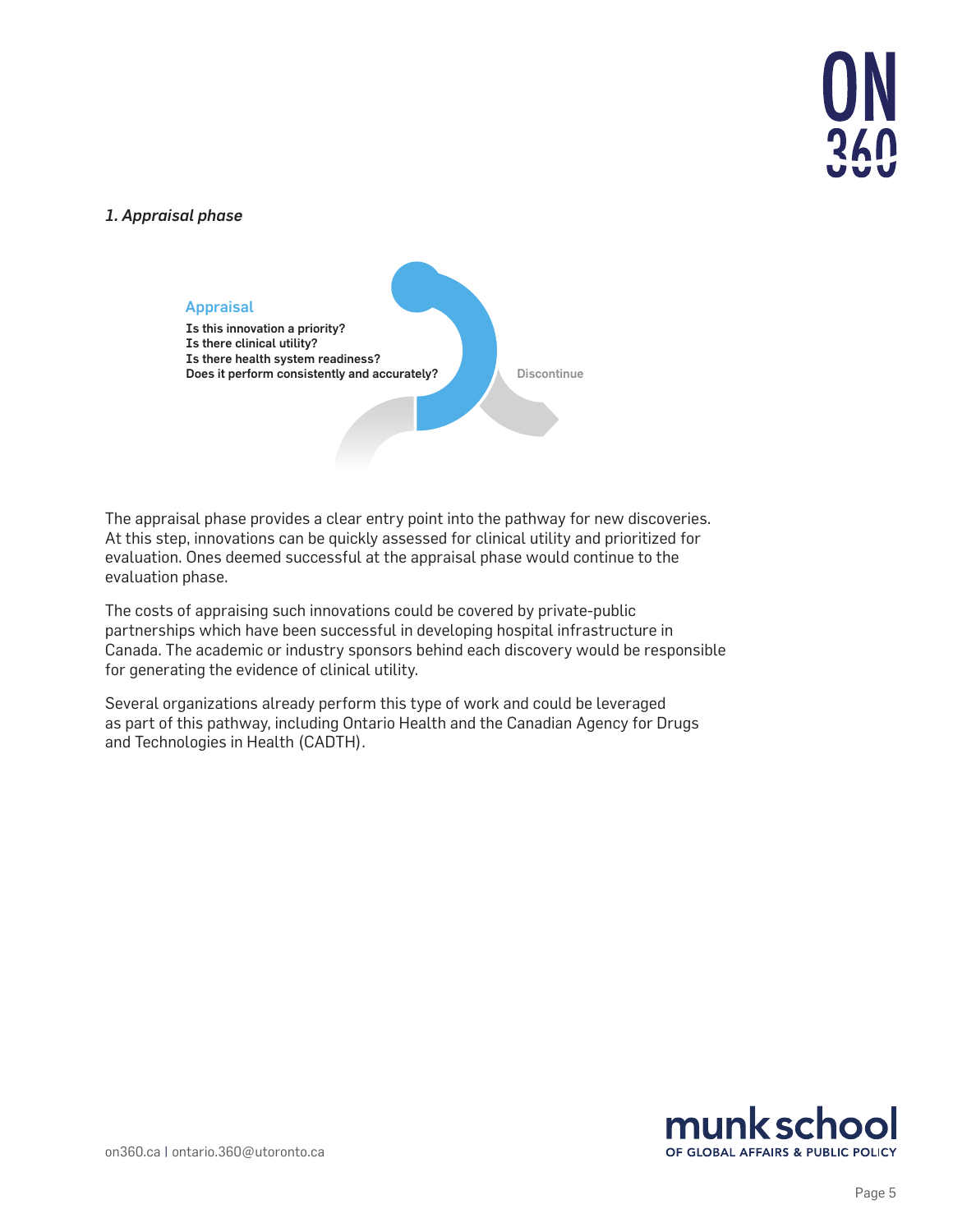

#### *2. Evaluation phase*



The evaluation phase is the critical evidence-based step to determine whether an innovation should be widely implemented. An innovation that is successful at the evaluation phase would be advanced to the implementation phase.

The appropriate levels and sources of evidence (i.e., randomized control trials, cohort studies, etc.) would need to be determined for different categories of innovation and different disease needs. Evidence development frameworks would be conducted with existing evaluation organizations. Instead of starting from scratch, the evaluation phase could be added to the mandate of one or several other existing evaluation organizations in the province or even at the national level, with financial support from private-public partnerships.

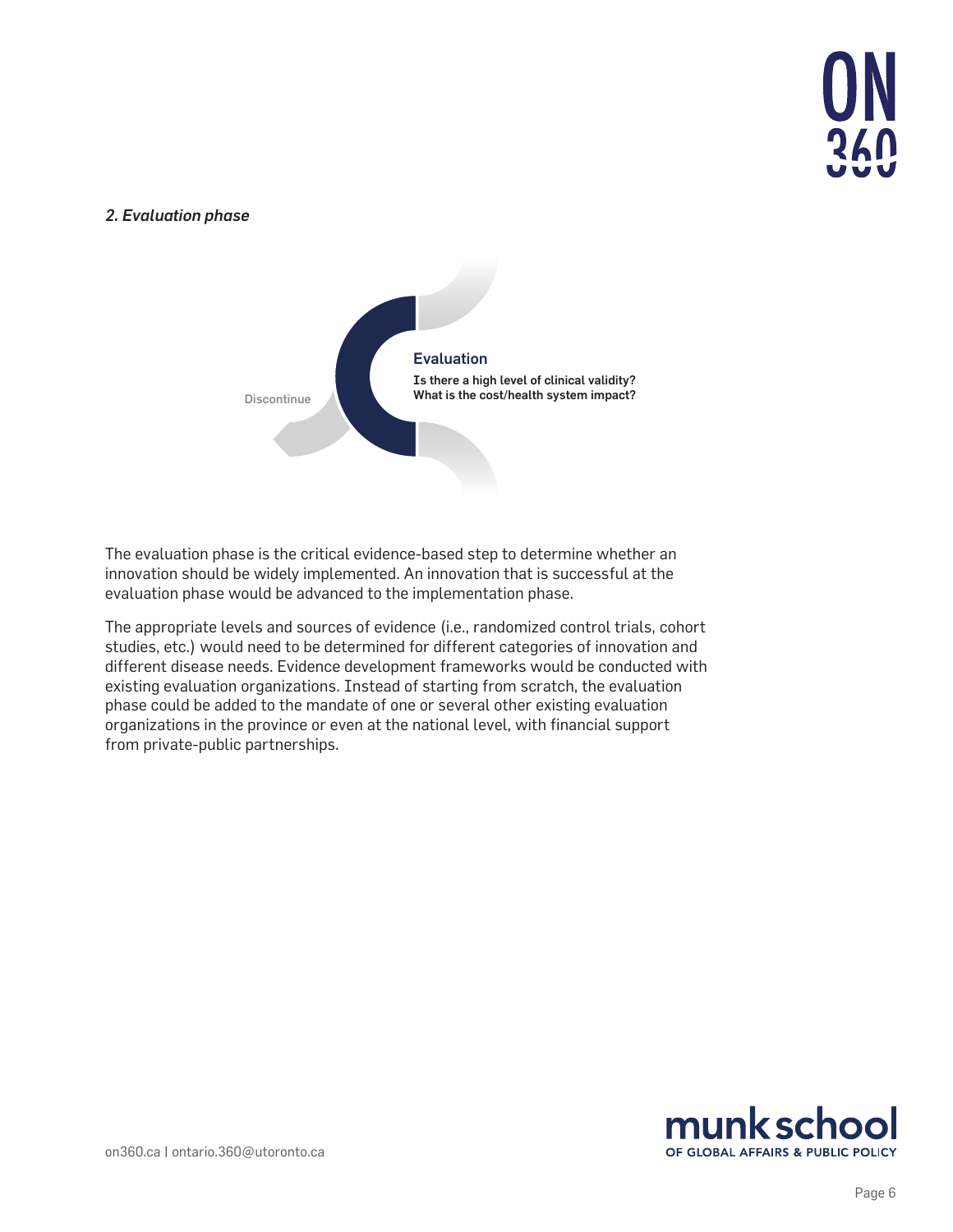

#### *3. Implementation phase*



The implementation phase is the stage at which innovations are adopted into clinical practice using a "scale and spread" model, in which successful pilot studies are quickly expanded and replicated across the province as best practice. An innovation pathway oversight committee will assess how new technologies and processes are performing in a real-world setting and determine whether they should continue to be widely adopted or discontinued.

As with other stages in the pathway, public-private partnerships could play a key role in supporting the costs and infrastructure required for implementation. The responsibility for scaling clinical implementation of innovations would rest with Ontario Health as the provincial health agency. The collection of real-world data to support effectiveness analyses and health system research could be supported through research grant funding and/or through quality and performance assessments conducted by Ontario Health or the Institute for Clinical Evaluative Sciences (ICES). New provincial investments in data sharing infrastructure, such as the Ontario Health Data Platform, would be critical to facilitate data sharing between research and clinical communities.

#### **How to Move Forward: Next Steps**

The [challenges described above are well acknowledged](https://oicr.on.ca/wp-content/uploads/2020/02/OPTICC-Workshop-Document-vrfs.pdf) across the spectrum of communities in the cancer research and care systems. This recognition should speed the path to an agreed-upon solution.

It will be critical to determine who owns the innovation pathway to ensure clear lines of accountability. One logical solution would be for the pathway to be governed by Ontario Health under delegated authority and with the support of the Ministry of

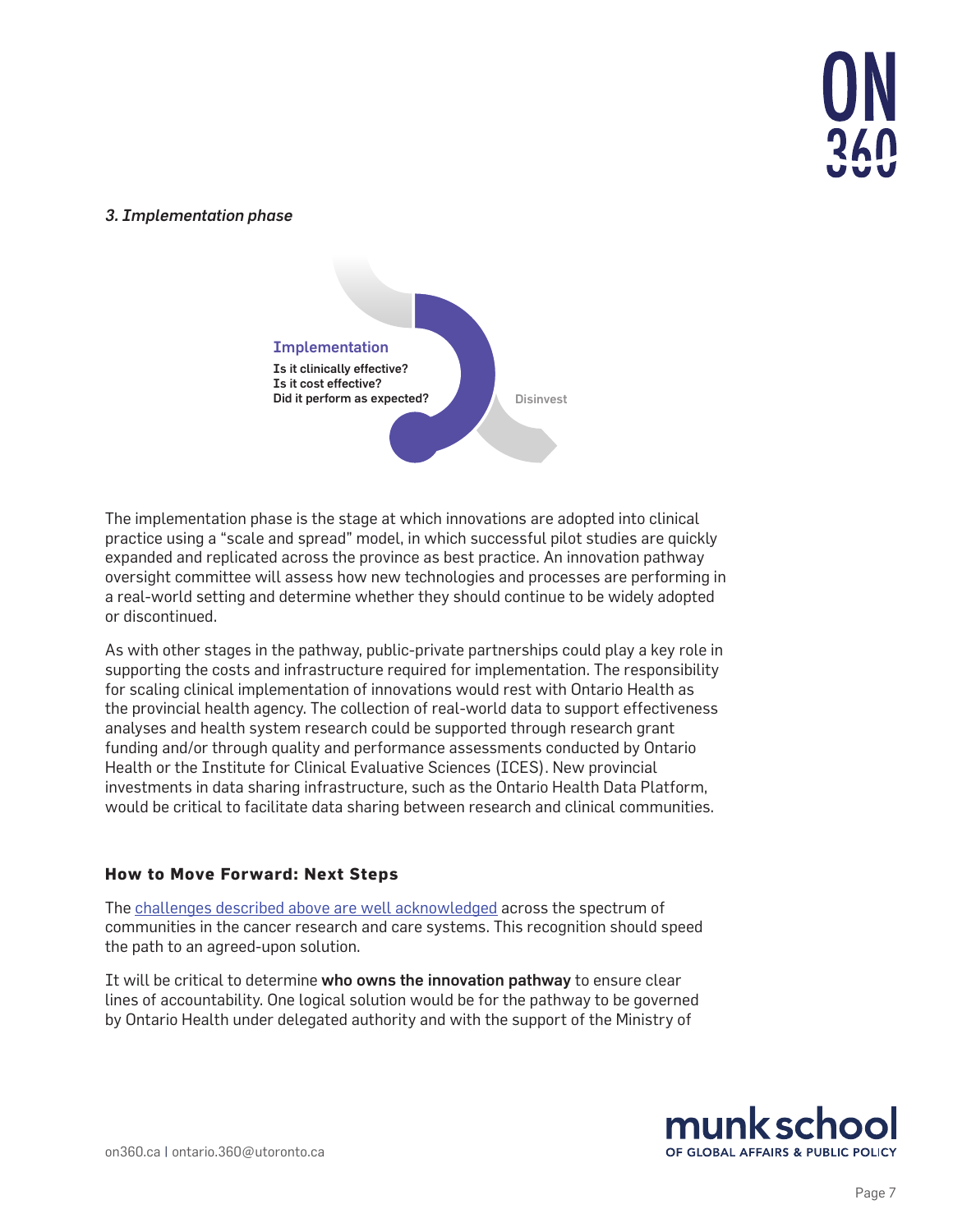

Health. An innovation pathway oversight committee consisting of stakeholders from the research, policy, healthcare and patient communities would help to identify important innovations and move them efficiently through the pathway. The oversight committee could be linked to existing provincial committees such as the provincial genetics advisory committee (PGAC) or the clinical leads engaged with Cancer Care Ontario and Ontario Health to access specialized technical expertise when needed.

Determining the pathway's **scope** among the many areas of cancer innovation will help set priorities and achievable goals.

Collaborations with existing health technology assessment bodies and national agencies also will be key to establishing evidence frameworks, data checklists and to creating transparent structures for evaluation.

#### **How to Move Forward: Who Benefits?**

Building a structured pathway from the lab to the clinic would benefit all stakeholders by bringing new innovations to clinicians and the patients they care for, and by making research more impactful and responsive to the needs of Ontarians.

- Patients will benefit from more cutting-edge innovations, and see their needs, perspectives and improved outcomes reflected in the care they receive.
- Researchers will enjoy better collaboration across all elements of the research system, gaining support to generate evidence in a timely fashion and seeing their knowledge, discoveries and innovations more rapidly translated into clinical care.
- Clinicians will be empowered to harness new technologies and techniques, working in a culture of innovation and constant improvement, knowing the care they provide is supported by evidence.
- **Industry** will be incentivized to invest in research and development in Ontario and to contribute their innovations to a province committed to collaboration, data-sharing and a rapidly learning health system.